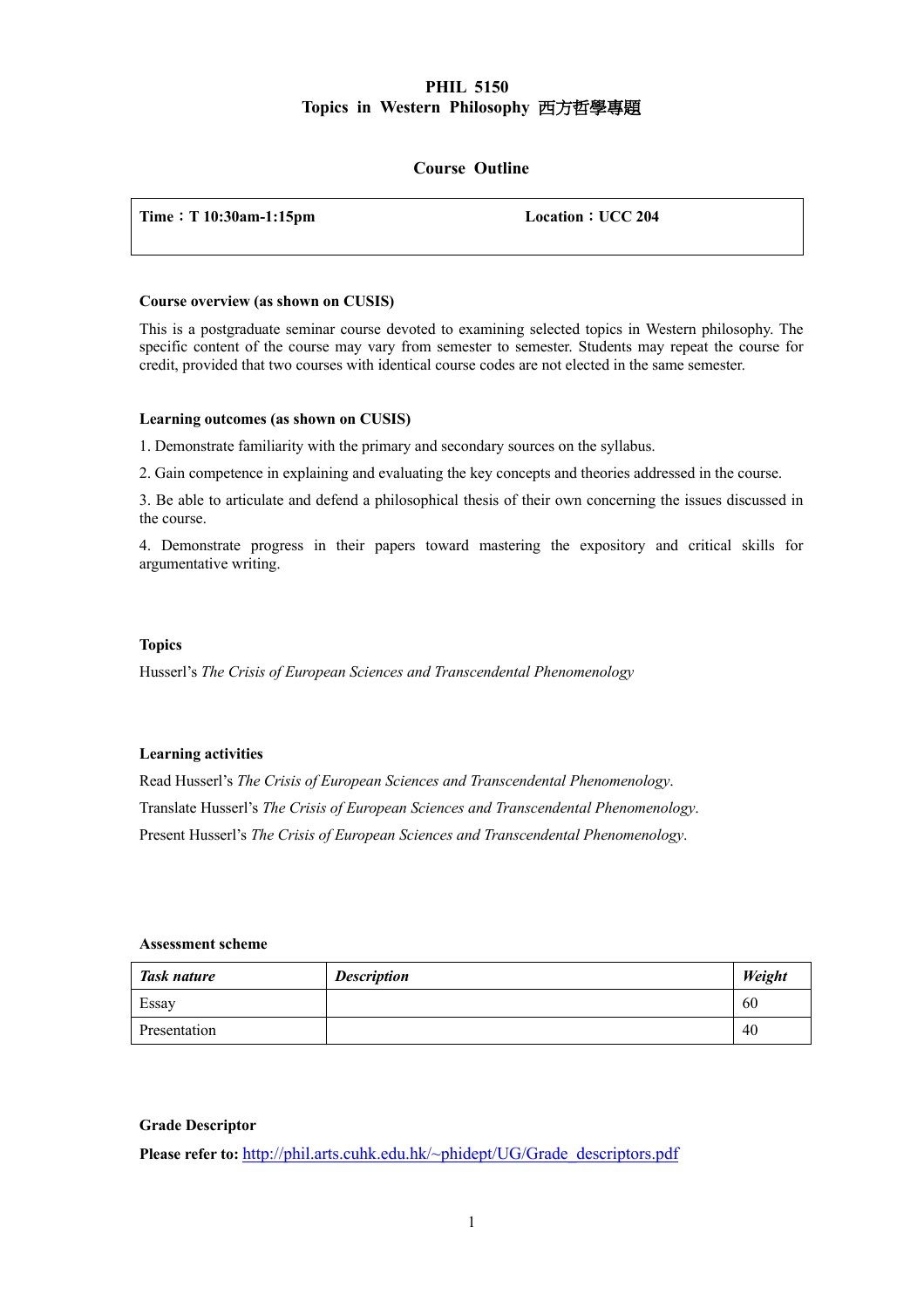#### **Recommended learning resources**

Carr, D. 1970. "Husserl's Problematic Concept of the Life-World." *American Philosophical Quarterly*, 7, 331-339.

Husserl, E. 1967. *Cartesian Meditations*, translated by D. Cairns. The Hague: Nijhoff.

Husserl, E. 1970. *Logical Investigations*, translated by J. N. Findlay. London: Routledge and Kegan Paul.

Husserl, E. 1970. *The Crisis of European Sciences and Transcendental Phenomenology: An Introduction to Phenomenological Philosophy*, translated by D. Carr. Evanston, IL: Northwestern University Press.

Husserl, E. 1973. *Experience and Judgment*, translated by J. S. Churchill and K. Ameriks. London: Routledge and Kegen Paul,

Husserl, E. 1982. *Ideas Pertaining to a Pure Phenomenology and to a Phenomenological Philosophy*, First Book, translated by F. Kersten. The Hague: Martinus Nijhoff.

Hyder, D. & H.-J. Rheinberger (eds), 2010. *Science and the Life-world: Essays on Husserl's* Crisis of European Sciences. Stanford: Stanford University Press.

Lee, N.-I. 2020. "The Pluralistic Concept of the Life-World and the Various Fields of the Phenomenology of the Life-World in Husserl." *Husserl Studies*, 36, 47-68.

Moran, D. 2005. *Edmund Husserl: Founder of Phenomenology (Key Contemporary Thinkers)*. Cambridge: Polity.

Moran, D. 2012. *Husserl's* Crisis of the European Sciences and Transcendental Phenomenology*: An Introduction*. Cambridge: Cambridge University Press.

Moran, D. & J. Cohen, 2012. *The Husserl Dictionary*. London: Continuum.

Smith, B. & D. W. Smith (eds.) 1995. *The Cambridge Companion to Husserl*. Cambridge: Cambridge University Press.

Zahavi, D. 2017. *Husserl's Legacy. Phenomenology, Metaphysics, and Transcendental Philosophy*. Oxford: Oxford University Press

| Week           | <b>Date</b> | <b>Topic</b>                 | <b>Required reading</b>           |
|----------------|-------------|------------------------------|-----------------------------------|
|                | 11/1        | Introduction                 | Crisis, Translator's Introduction |
| $\overline{2}$ | 18/1        | Crisis of the Sciences       | Crisis, 1-7                       |
| 3              | 25/1        | Mathematization of Nature    | Crisis, 8-9d                      |
| 4              | 1/2         | Lunar New Year               |                                   |
| 5              | 8/2         | Mathematization of Nature    | Crisis, 9e-l                      |
| 6              | 15/2        | <b>Dualism and Descartes</b> | Crisis, 10-20                     |
| 7              | 22/3        | From Descartes to Kant       | Crisis, 21-27                     |
| 8              | 1/3         | Life-world                   | Crisis, 28-31                     |
| 9              | 8/3         | Life-world                   | Crisis, 32-34                     |
| 10             | 15/3        | Epochē                       | Crisis, 35-43                     |
| 11             | 22/3        | Life-world                   | Crisis, 44-50                     |
| 12             | 29/3        | Life-world                   | Crisis, 51-55                     |
| 13             | 5/4         | Ching Ming Festival          |                                   |
| 14             | 12/4        | Phenomenology and Psychology | Crisis, 56-60                     |
| 15             | 19/4        | Phenomenology and Psychology | Crisis, 61-68                     |

#### **Course schedule**